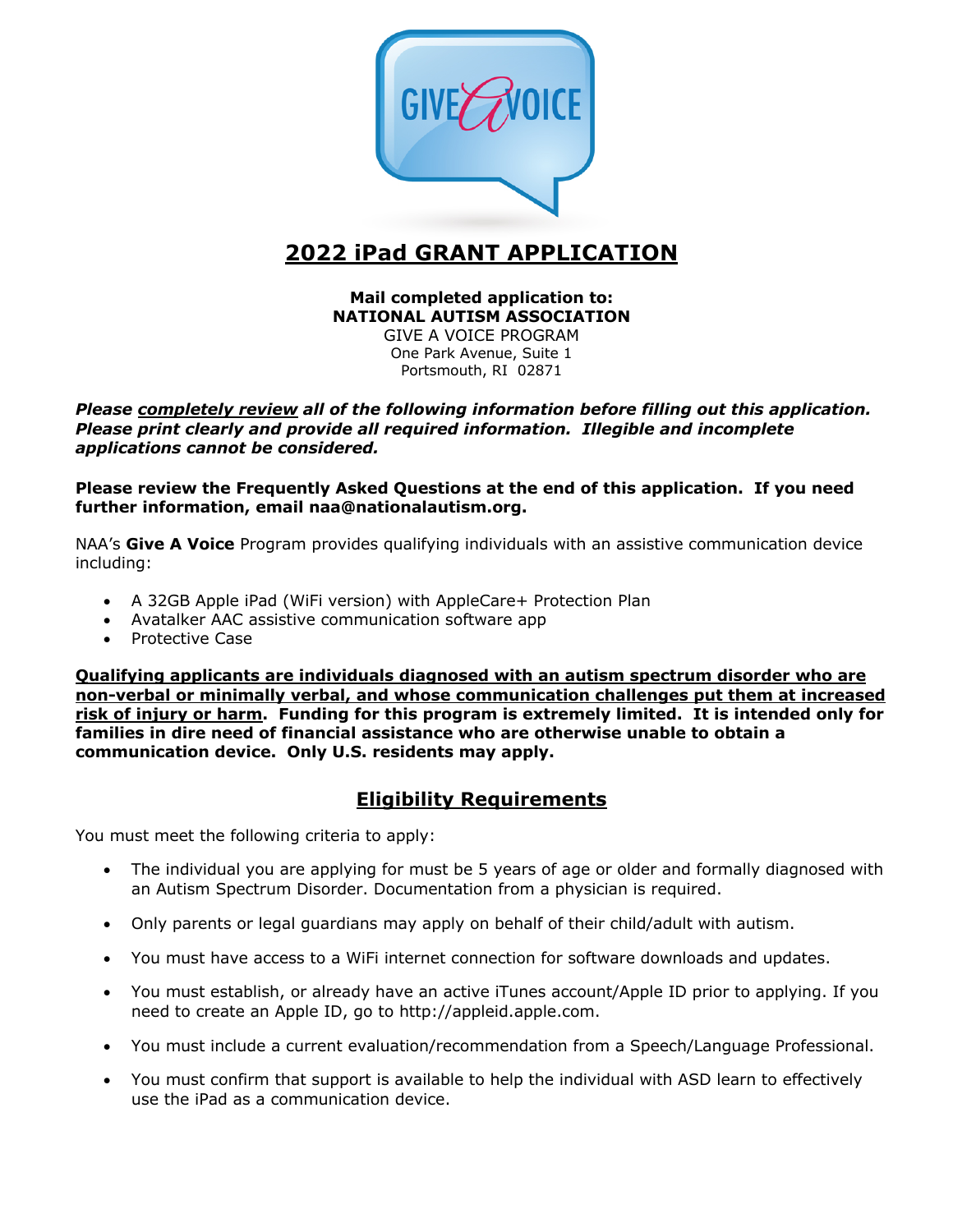### **Please initial each line indicating your agreement:**

I agree that the iPad cannot be sold, given away or used for any other purpose than the benefit of the individual with Autism that it is awarded to, and that its primary use is to serve as an assistive communication device.

I agree to keep the iPad in a protective case at all times.

If the iPad is not used for its intended purpose, I agree to return it to the National Autism Association.

I agree to submit a testimonial and/or photo on the use of the iPad to the NAA upon request and give permission to share my contact information with Avatalker AAC.

In order to support my child in learning to use this communication device, I agree to review videos/tutorials at http://avatalkeraac.com.

\_\_\_\_\_ I understand that the National Autism Association is not able to provide technical support for the device hardware or software.

What is the person with Autism's ability to use verbal communication? (Circle One):

Nonspeaking Single Words Minimally/Unreliably Speaking

Is he/she currently working with a Speech/Language Professional? Yes No

|                                                  | Is he/she at risk of bodily harm due to any or all of the following? Wandering/Elopement |  |
|--------------------------------------------------|------------------------------------------------------------------------------------------|--|
| Aggression __                                    | Self-injury _________ History of Restraint                                               |  |
| If yes, please explain in comment section below. |                                                                                          |  |

Does he/she currently use PECS, Sign Language or another form of non-verbal communication? Yes Mo Mo If yes, please specify:

Does he/she currently use an assistive communication device at home? Yes Mo

Does anyone living in the home currently have an iPad, iPod Touch or iPhone? Yes No

Does your child use an iPad at a school, therapy or day program? Yes \_\_\_\_\_\_\_ No \_\_\_\_\_\_

Have you previously applied for a communication device through your school district? Yes \_\_\_\_\_\_\_\_\_\_ No \_ If yes, what was the result? The state of the state of the state of the state of the state of the state of the state of the state of the state of the state of the state of the state of the state of the state of the state o

Have you previously applied for a communication device or assistive communication software through your medical insurance provider? Yes \_\_\_\_\_\_\_ No \_\_\_\_\_\_\_ If yes, what was the result?

Active iTunes Account/AppleID to be used for this iPad: (Please be sure to keep a record of this, you must use the ID provided here to set up the iPad.)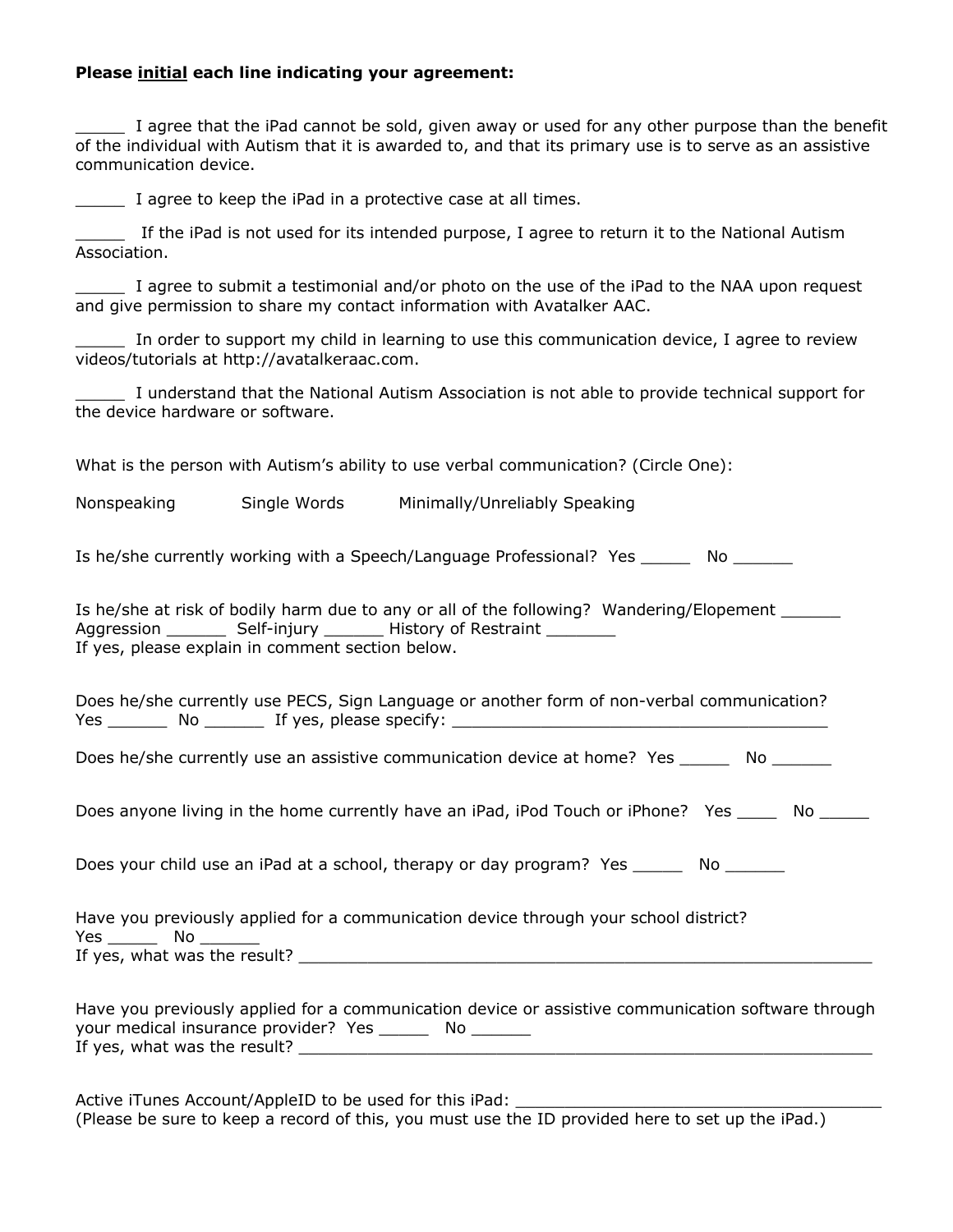# **INDIVIDUAL WITH AUTISM**

| <b>PARENT/LEGAL GUARDIAN</b>                                 |                                                      |                                                                                                                                                                                                                                                                                                                                                                                                                                                                                                                                |  |
|--------------------------------------------------------------|------------------------------------------------------|--------------------------------------------------------------------------------------------------------------------------------------------------------------------------------------------------------------------------------------------------------------------------------------------------------------------------------------------------------------------------------------------------------------------------------------------------------------------------------------------------------------------------------|--|
|                                                              |                                                      |                                                                                                                                                                                                                                                                                                                                                                                                                                                                                                                                |  |
|                                                              |                                                      | Marital Status: _____________ Telephone: ________________________Email: ____________________________                                                                                                                                                                                                                                                                                                                                                                                                                           |  |
|                                                              |                                                      |                                                                                                                                                                                                                                                                                                                                                                                                                                                                                                                                |  |
|                                                              |                                                      |                                                                                                                                                                                                                                                                                                                                                                                                                                                                                                                                |  |
|                                                              |                                                      |                                                                                                                                                                                                                                                                                                                                                                                                                                                                                                                                |  |
|                                                              | Total annual income of family living in the home: \$ |                                                                                                                                                                                                                                                                                                                                                                                                                                                                                                                                |  |
| comments.                                                    |                                                      | Please comment specifically on why you feel this individual will benefit from an assistive<br>communication device, how the individual with Autism will be using the iPad and the type of support<br>the individual will receive in learning to effectively use the device. Please include a short paragraph<br>describing any high-risk factors or behaviors, such as wandering/elopement, aggression, self-injury, or<br>history of restraint. (A physician's note is helpful.) Feel free to attach a separate page for your |  |
|                                                              |                                                      |                                                                                                                                                                                                                                                                                                                                                                                                                                                                                                                                |  |
|                                                              |                                                      |                                                                                                                                                                                                                                                                                                                                                                                                                                                                                                                                |  |
|                                                              |                                                      |                                                                                                                                                                                                                                                                                                                                                                                                                                                                                                                                |  |
|                                                              |                                                      |                                                                                                                                                                                                                                                                                                                                                                                                                                                                                                                                |  |
|                                                              |                                                      |                                                                                                                                                                                                                                                                                                                                                                                                                                                                                                                                |  |
|                                                              |                                                      |                                                                                                                                                                                                                                                                                                                                                                                                                                                                                                                                |  |
|                                                              |                                                      |                                                                                                                                                                                                                                                                                                                                                                                                                                                                                                                                |  |
|                                                              |                                                      |                                                                                                                                                                                                                                                                                                                                                                                                                                                                                                                                |  |
| <b>Child's Official Diagnosis:</b><br>will not be reviewed.) | Physician involved in child's treatment:             |                                                                                                                                                                                                                                                                                                                                                                                                                                                                                                                                |  |
|                                                              |                                                      |                                                                                                                                                                                                                                                                                                                                                                                                                                                                                                                                |  |
|                                                              |                                                      |                                                                                                                                                                                                                                                                                                                                                                                                                                                                                                                                |  |

| Address: |
|----------|
|----------|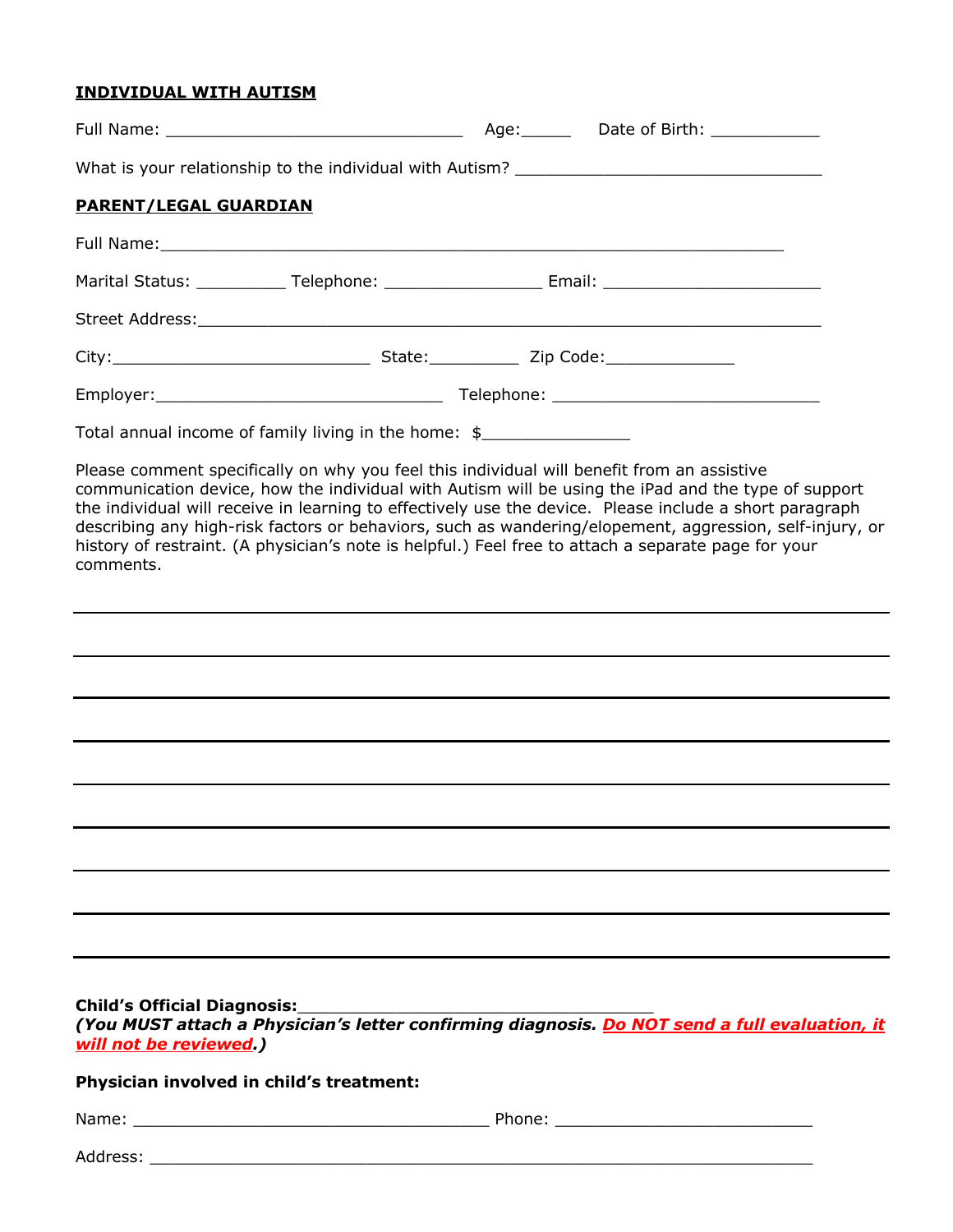#### **Speech Pathologist involved in child's treatment:**

| Address, City, State, Zip: |  |
|----------------------------|--|

*You MUST attach a current evaluation/report on the child's verbal abilities and a recommendation for assistive communication. DO NOT SEND YOUR CHILD'S IEP, IT WILL NOT BE REVIEWED.*

**Have you previously received grant funding from NAA?** Yes\_\_\_\_\_\_\_\_\_ No\_\_\_\_\_\_\_\_\_\_

# **SUPPLEMENTAL SECURITY INCOME (SSI) \$\_\_\_\_\_\_\_\_\_\_\_\_**

### **Personal Statement of Income and Financial Status of Custodial Parents or Guardians**

### **ASSETS MONTHLY LIABILITIES**

| Checking Account     | $\frac{1}{2}$ | Monthly House Payment/Rent \$     |                             |
|----------------------|---------------|-----------------------------------|-----------------------------|
| Savings Account      | \$            | Other Monthly Bills/Loans         | \$                          |
| Real Estate          |               | Monthly Utilities                 | $\mathsf S$ and $\mathsf S$ |
| Home Value           |               | Monthly Insurance                 |                             |
| Automobiles          | \$            | Monthly Automobile Expenses \$    |                             |
| Personal Property    |               | Monthly Medical Bills             |                             |
| Stocks/IRA/Etc       | \$.           | Physician/Agency                  |                             |
| <b>Total Assets:</b> |               | <b>Total Monthly Liabilities:</b> |                             |

#### **Combined sources of income:**

**Attach a copy of your most recent tax return. (Main form only - do NOT send attachments/schedules.)**

| <b>INCOME TYPE</b>              | <b>MONTHLY</b> | <b>ANNUAL</b> |
|---------------------------------|----------------|---------------|
| Salary:                         |                |               |
| <b>Bonuses and Commissions:</b> |                |               |
| Alimony/Child Support:          |                |               |
| Real Estate Income:             |                |               |
| All Other Income:               |                |               |
| <b>TOTAL INCOME:</b>            |                |               |

# **(ALL OTHER INCOME includes Grants, Social Security, CRS, Medicaid, etc.)**

By signing below, I attest that all information is truthful and accurate. I grant my permission to NAA to contact the clinicians listed for verification. I understand that providing false information will immediately disqualify my application and any future grant opportunities from NAA.

# **PARENT/GUARDIAN SIGNATURE:\_\_\_\_\_\_\_\_\_\_\_\_\_\_\_\_\_\_\_\_\_\_\_\_\_\_ DATE:\_\_\_\_\_\_\_\_\_\_\_\_**